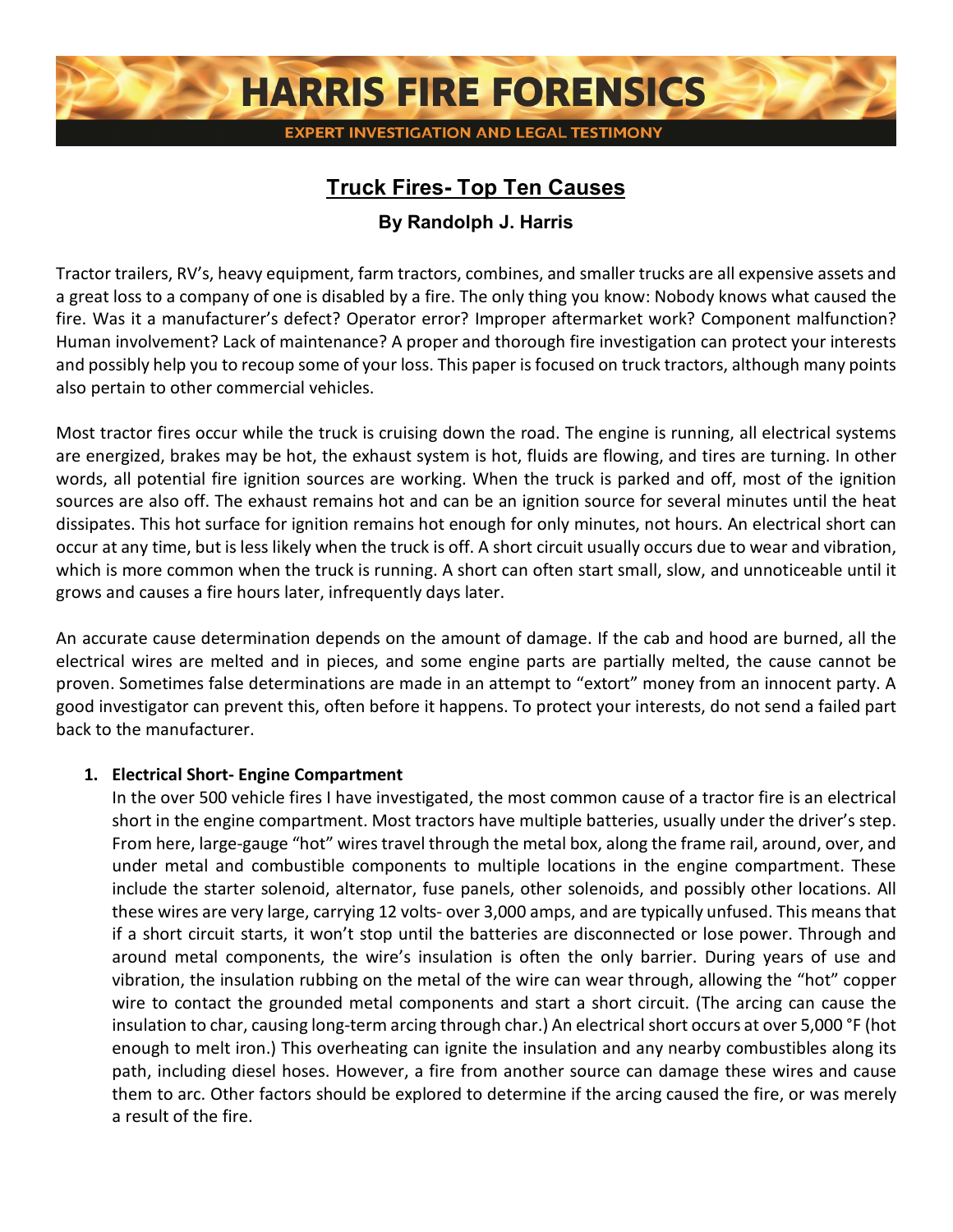#### **2. Arson**

About 20% of all fires are intentionally set. There are a variety of motives why somebody might want to burn their tractor or another's. Arsons often go undetected due to a lack of resources, insufficient training and knowledge, or lack of effort. Although not proof, arsons often occur in the middle of the night, when the engine is off, and in an unpopulated area. (The discovery of the fire takes longer, the fire department will have a longer response time, the truck will most likely burn completely, and little or no evidence will remain.) Usually, an arsonist will accelerate the fire by pouring gasoline in the passenger compartment, sometimes in the trailer, but rarely in the engine compartment. If the cab burns completely, the evidence is gone. However, the more that remains, the more likely it is that evidence of arson remains, also. Gasoline will burn down through cushions, burn tracks in carpet, collect and burn in low areas. The gasoline will usually not burn completely away. The scene must be cleaned, patterns analyzed, and samples taken from the properly-identified and likely locations. A chemical analysis of the debris can distinguish between gasoline, diesel fuel, and other accelerants. There is no reason for traces of gasoline to be in the cab of a diesel truck. (Gasoline is more commonly used than diesel, because it ignites more easily.) Diesel fuel typically can't get into the cab, even during a fire. If arson is suspected, an investigation should be conducted ASAP, before gasoline evaporates.

#### **3. Electrical**

#### **a) An Un-fused Electrical Add-On**

Radios, CD Players, Data loggers, CB's, coolers, specialty boxes, stereos, radar detectors, satellite communications, heaters, stoves and chargers are all examples of aftermarket items which are often added to the completed truck. Usually, these components are properly installed by experienced servicemen who have all the tools and correct components they need; such as fuses, wires and grommets. Sometimes the work is not 100% correct. It is not uncommon for the truck driver to do much of the electrical work himself. Unfused circuits, connections to the wrong side of the fuse panel, wrong wire size, lack of grommets through metal, poor wire routing and protection, improper installation, mechanical damage and improper use are just some of the examples I've seen.

#### **b) Water Entry- Electrical Short**

Electrical short fires can be caused by water entry, by rain, inside spills and power washing. Electrical components in the engine compartment and below the cab are often not sealed water-tight or the seal can become worn and broken. Water, especially from high-powered pressure washing, can cause the electrical components inside to short circuit, overheat back to the energy source, and ignite any combustibles nearby. They say that water is an insulator, but only pure water. Any contaminant changes water into a conductor. Almost all water has contaminants- chlorine, road dirt, cleaners, salt, oil, etc.

#### **4. Trailer Fires: Brakes, Bearings, Flat Tire**

Truck fires don't usually start at the trailer because there are few ignition sources there. Often, the available fuel can be huge, and the truck contents costly. A trailer fire can originate at the refrigeration unit, which should be obvious. A refrigerated trailer has another engine and compressor with electrical, fuel and exhaust systems, which can fail. A trailer fire at an axle should be obvious, but there are only a few potential causes.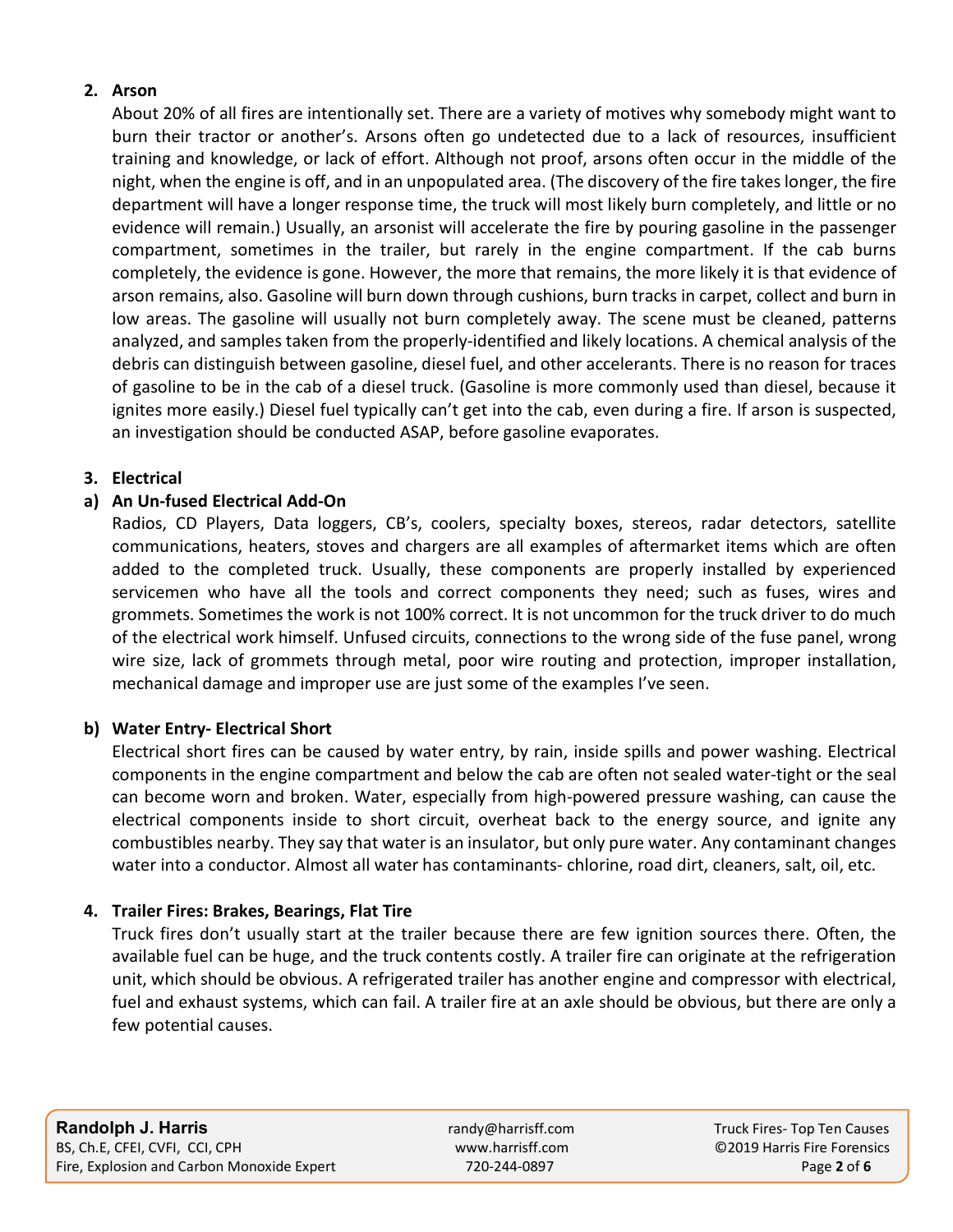When wheel bearings run out of lubrication, friction causes them to become hot. Hot enough for the cages to dislodge, the races to wear away and the roller bearings to disintegrate. The temperature can get hot enough to ignite residual grease, brake phenolic, and the tire. Once the tires start burning, the trailer and cargo often ignite shortly thereafter. The normal question is: "Why did the bearing run out of lubrication (oil or grease)?" Compare the failed bearing to bearings for the adjacent wheels. Even after a fire, innocent bearings should look good and rotate easily.

Brakes can be improperly installed or adjusted, air leaks can occur, can be too worn, be improperly assembled, or components can break. A dragging brake can be difficult for the driver to "feel" when pulling a heavy load. A dragging brake can overheat to the point that the brake pad phenolic and even the tire can ignite. A brake fire will usually leave indicators on the drum and pads themselves. Compare these to the brakes on the other axle.

If the bearings and brakes can be eliminated, consider the possibility of a flat tire. With two axles and dualies, sometimes a tire can go flat and be unnoticed for a long time, since the other tires carry the load. (Ever seen pieces of truck tire on the highway?)

A flat tire can be overheated by:

- Spinning on the rim.
- Rubbing against the other tire or frame rail.
- Being stuck and dragging on the ground.
- Impacting the bottom of the trailer.

All while scraping metal creates sparks. Heat patterns and rub marks in these areas can be obscure.

#### **5. Vehicle Accident**

Occasionally, a truck accident will result in a fire, especially in multi-vehicle collisions. Fires don't usually occur in smaller incidents, and vehicles don't burst into flames when they drive over cliffs, like in the movies. Oftentimes, there are misdirected investigations into a defect or malfunction 'cause' of a fire. Check the timing, but the cause is usually related to mechanical damage related to the accident. Even though diesel doesn't give off ignitable vapors until heated above 100°F; in a high-speed accident, if the tank is impacted or ripped, the fuel can be mechanically atomized; as ripped metal hitting the road creates sparks. The diesel fuel doesn't have to be preheated to ignite under these conditions. A car's ruptured gasoline tank can also be a factor. It's not too surprising that a fire occurs if the fuel container is compromised.

#### **6. Exhaust Systems**

Exhaust gases can reach temperatures up to 1000°F. At the catalytic converter and DPT, they can reach 2000°F. Normally enclosed in a path of metal pipe, the hot gases are exhausted to a safe place, above the cab roof. If there's a break, corrosion, or a leak in the exhaust pipes, the hot gases escaping can impinge combustible materials and cause a fire. In some cases, the exhaust pipe breaks near a plastic/rubber fuel line. An exhaust leak directed up can burn into a combustible floor, even through a bottom layer of sheet metal. Any combustibles that are too close to the exhaust pipe can ignite, sometimes after years of exposure (pyrolysis.) I worked a case where a driver changed a tire and strapped the old torn up tire to the back of his cab. The torn rubber flapped against the vertical exhaust pipe, caught on fire, and burned the entire tractor and trailer.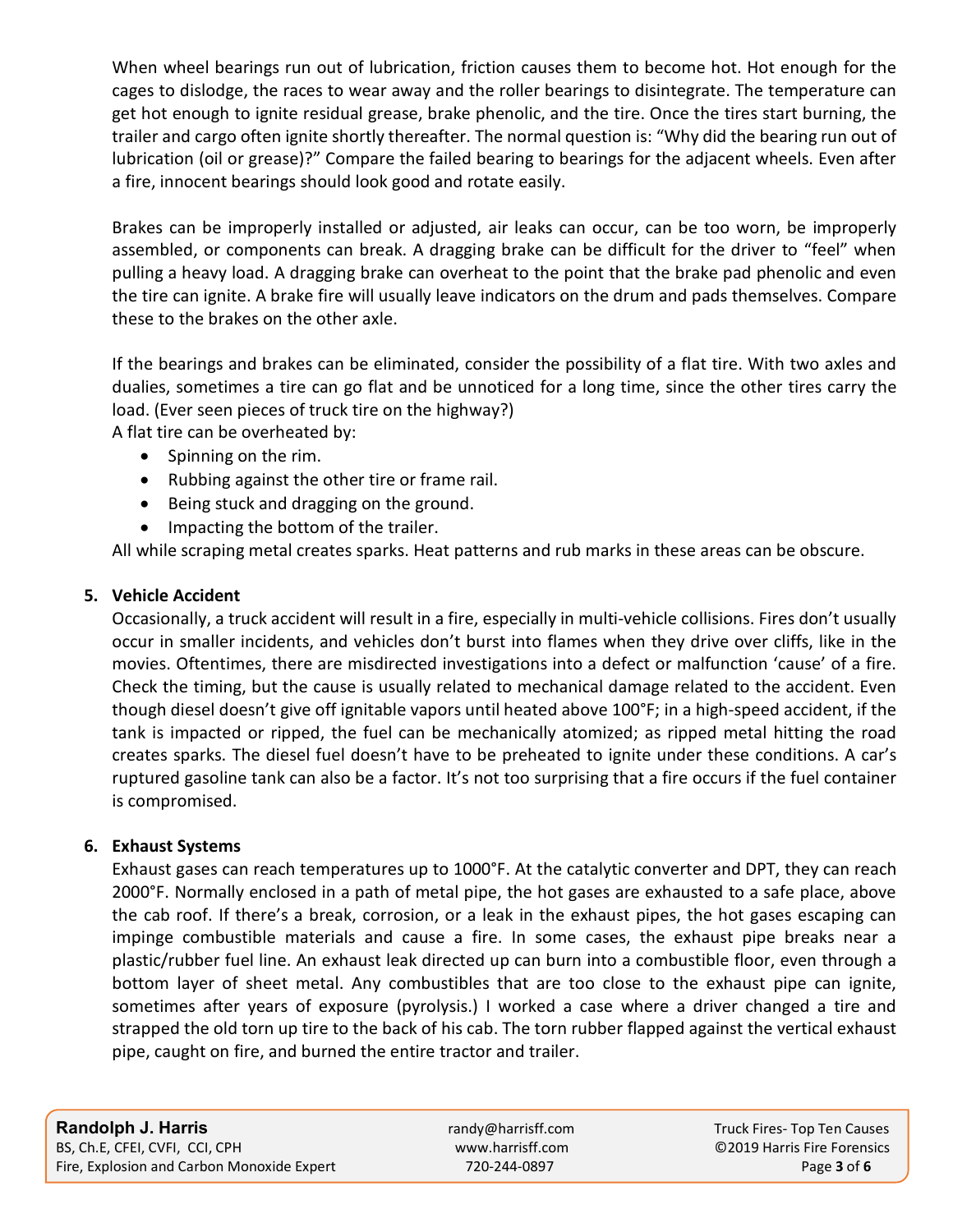## **7. Fluid Leaks**

Diesel fuel, hydraulic oil, antifreeze, power steering fluid, butane, brake fluid, windshield washer fluid, and engine oil are all ignitable liquids found in the engine compartment of a truck. Fuel fires are less common in trucks than automobiles; mainly because gasoline ignites at all common temperatures, while diesel fuel does not. Diesel fuel has to be heated above 100 ° F to give off enough flammable vapors to burn. (That doesn't mean you should check your fuel level with a lit match, as vapors can be created mechanically too, not just by heating.) Most trucks have the fuels on the driver's side and the exhaust/turbo on the passenger's side. The fuels and ignition sources are somewhat separated. However, fuel leaks can spray, accumulate or atomize in the engine compartment. The turbo runs hot enough to ignite any fuel which comes in contact with its housing. It should be determined if a leak caused the fire or was a result of heat exposure during the fire.

## **8. Recalls**

Recalls can include anything from a loose grounding strap to a faulty gasket. Recalled items are often unusual and obscure. Multiple fires originating from the same area will get the manufactures attention. Then they'll figure out why the fires occur. Of course, the main reason for a recall is: money. The manufacturer doesn't want to lose money on a product through lawsuits (ie: like the ignition switches). A recall and repairs are also costly. Whichever costs the least, wins. If only one in a million will fail, the potential lawsuits will be cheaper. Manufactures don't want a recall, or want it limited to specific months of manufacture; even though products outside the recall dates can often fail in the same way.

The trick about determining if the recall was the fire cause is the same as in any fire. Can you prove that the recall item caused the fire, and can you rule out all other possible causes? Many investigators will determine the recall was the cause, before they've even seen the truck: Tunnel vision. A recall only gives you an important area that must be looked at. From there, a thorough investigation must:

- Eliminate other possible fire causes.
- Have proof remain that the recalled item did fail.

From my experience, over 50% of the time, the recalled item did not cause the fire. If you can't prove it, you'll lose it in court. Proof is different than speculation or witnesses' observations.

# **9. Human Involvement/Non-Arson**

Most fires are caused by one thing: Carelessness. Then, people are afraid to admit to it, thinking that they might be fired, that the damage might not be covered by insurance, or that they may look foolish. Smoking, cooking, candles, incense, heaters, improper use, hot work, leaving items unattended, and drug use are all human-involved potential fire causes.

If someone did do something foolish, they probably won't admit it. It's only been admitted to me five times out of 2500 fires, or 0.2% of the time! Sometimes people blame other items or speculate with statements like, "I didn't leave the stove on. It must have malfunctioned and come on by itself." Once this is said, the stove needs to be secured, examined and tested. This is all a waste of time and money. People need to understand: "Carelessness is insured." For the most part, if an insured does something unintentionally foolish and it causes a fire, they are covered. Many fires which go to lawsuit were determined improperly; based on witnesses' statements, jumping to conclusions, speculation, or intentional misleading. This wastes everybody's time and money. A thorough cause determination will uncover these falsehoods. A speculative inspection will not.

# **10. Oil/Gas/Vacuum Trucks/Pressurized Tankers**

| <b>Randolph J. Harris</b>                  | randy@harrisff.com | Truck Fires-Top Ten Causes  |
|--------------------------------------------|--------------------|-----------------------------|
| BS, Ch.E, CFEI, CVFI, CCI, CPH             | www.harrisff.com   | ©2019 Harris Fire Forensics |
| Fire, Explosion and Carbon Monoxide Expert | 720-244-0897       | Page 4 of 6                 |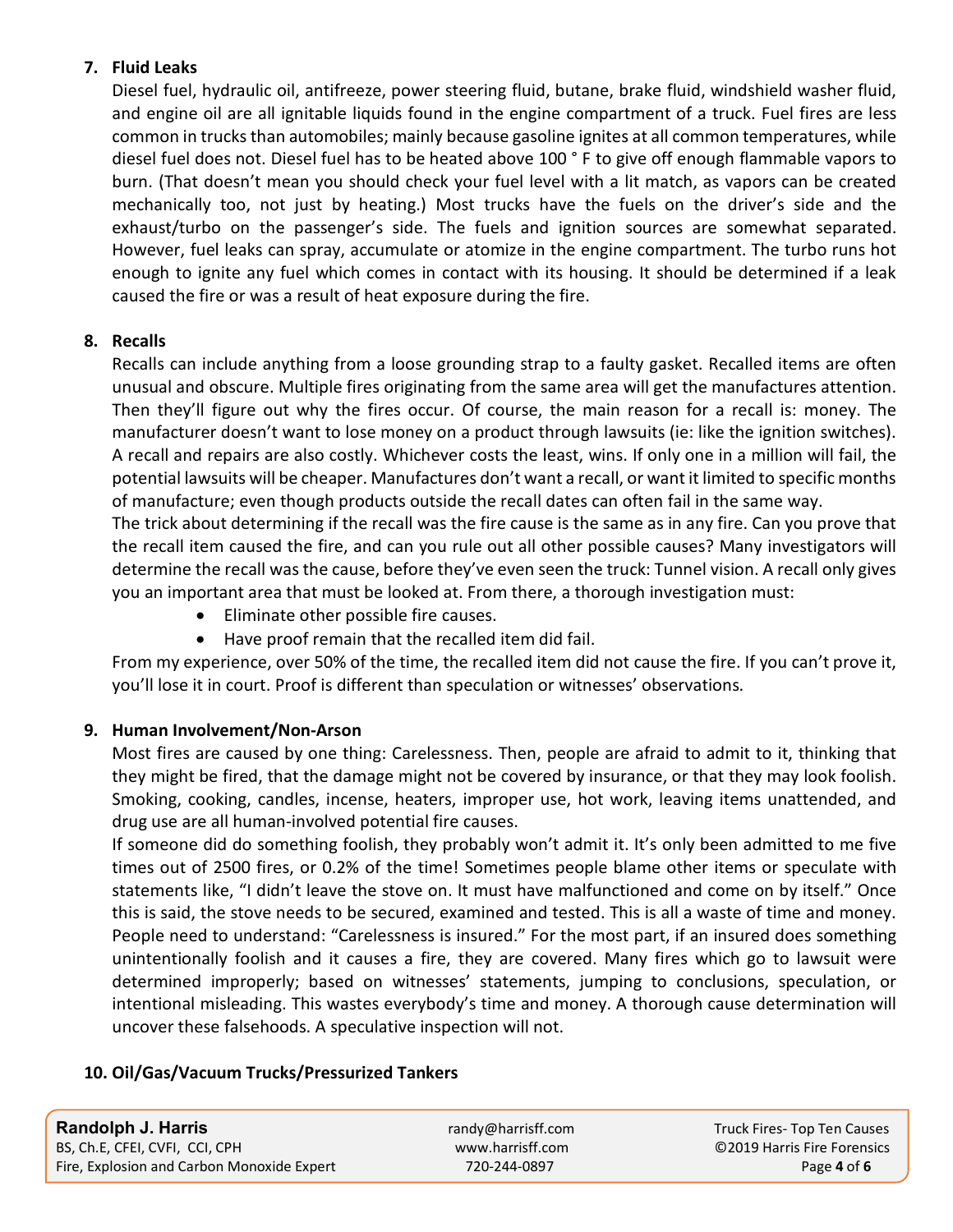This category deserves its own paper. Crude oil, oil well water, gasoline, flammable compressed gases in trailers, etc. all present their own problems. As long as the special codes, regulations and recommendations are followed, everything should operate without problems. But when they are not followed, or shortcuts are taken, disaster can follow. It usually happens at the worksite during loading or unloading.

When handling ignitable liquids, the basic rule of fire prevention must be followed:

#### **Flammable vapors and ignition sources must remain separated.**

If flammable vapors are being vented, all nearby ignition sources must be eliminated. This includes eliminating static electricity. Fluid flowing through a pipe or hose creates static electricity which can discharge and ignite a flammable atmosphere. Even waste water from the oil field contains some 'gasoline' and vapors which can ignite. Understanding the chemicals and their properties is critical to a proper investigation.

## **Here are some brief safety considerations, often ignored, which cause fires:**

- Diesel engines will, and do, ignite flammable gases, sometimes in a runaway condition. Adequate distances must be maintained.
- Flowing gases can be safe with the wind blowing; but consider the danger if the wind stops or changes direction. Pay attention to windsocks, flags, and telltales.
- Heating stuck valves, using a Hotsy, or welding sludge-encrusted tanks will create flammable vapors which can explode. The hot work creates flammable vapors and can also be the ignition source.
- Flammable gases in the field don't have odorant, so they don't smell strongly. Well sites, on the other hand, usually smell like oil, everywhere. Remain aware of the potential for flammable gases.
- Well site flammable gases can be explosive down to a 2% concentration in the air. That's not much. All of these gases, except methane, are heavier than air and can accumulate in low areas. Utilizing a combustible gas detector, (LEL, or 4 gas monitor) is a good idea when working with flammable vapors.
- Crude oil usually contains gasoline and lighter components (propane, natural gas, etc.), whose vapors are ignitable at all normal temperatures.
- Water (from a well) will often contain some 'gasoline', which floats on top of the water and gives off flammable vapors which can ignite explosively. This is true in many "water" tanks.
- Workers should avoid complacency. The safety rules and regulations should be followed.
- Sometimes, an immediate situation occurs where flammable vapors and an ignition source are both present simultaneously. Reduce/remove the fuel flow, if it can be done safely. Otherwise, just get away. Do not enter an explosive atmosphere until it is safe to do so. Entering can cause additional ignition sources and cause a flash fire.
- Don't assume that the previous worker left everything safe. Utilize your own lock-out/tag-out procedures and double check for dangerous conditions.
- Any fluid flowing through a pipe or hose can cause static electricity, which can discharge. Plastic pipe makes it worse. Plastic should not be used in the oil field. Equipment should be properly grounded.
- Special circumstances often occur, and conditions change. Workers should not be afraid to shut down an operation, to wait, or to change the configuration. Such stoppages should be welcomed by the company and parties involved, for safety's sake. Workers and companies should not be reprimanded for a safety delay, which possibly saved somebody's life.